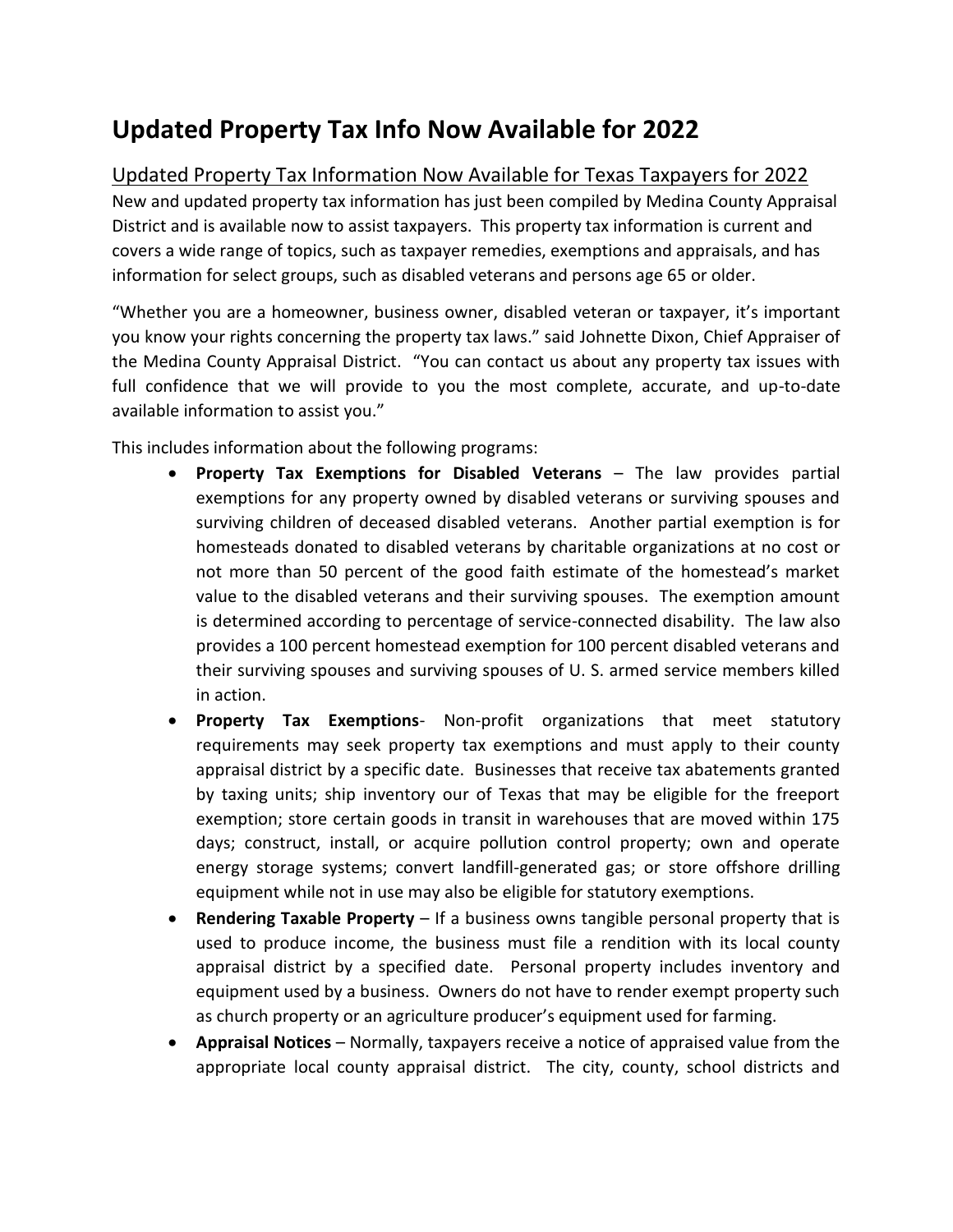other local taxing units will use the appraisal district's value to set property taxes for the coming year.

- **Property Taxpayer Remedies** This Comptroller publication explains in detail how to protest a property appraisal, what issues the county appraisal review board (ARB) can consider, and what to expect during a protest hearing. The publication also discusses the options of taking a taxpayer's case to district court, the State Office of Administrative Hearings or binding arbitration if the taxpayer is dissatisfied with the outcome of the ARB hearing.
- **Homestead Exemptions** A homestead is generally defined as the home and land used as the owner's principal residence on January 1 of the tax year. A homestead exemption reduces the appraised value of the home and, as a result, lowers property taxes. Applications are submitted to the appropriate local county appraisal district.
- **Productivity Appraisal –** Property owners who use land for timberland production, agricultural purposes, or wildlife management can be granted property tax relief on their land. They may apply to their local county appraisal district for an agricultural appraisal which may result in a lower appraisal of the land based on production, versus market value.
- **Residence Homestead Tax Deferral**  Texas homeowners may postpone paying the currently delinquent property taxes due on the appreciating value of their homes by filing a tax deferral affidavit at their local county appraisal district. This tax relief allows homeowners to pay the property taxes on 105 percent of the preceding year's appraisal value of their homestead, plus the taxes on any new improvements to the homestead. The remaining taxes are postponed, but not cancelled, with interest accruing at 8 percent per year.
- **Property Tax Deferral for Persons Age 65 or Older or Disabled or Disabled Veteran Homeowners** – Texans who are age 65 or older or disabled, as defined by law, or who qualify for a disabled veteran exemption may postpone paying current and delinquent property taxes on their homes by signing a tax deferral affidavit. Once the affidavit is on file, taxes are deferred, but not cancelled, as long as the owner continues to own and live in the home. Interest continues to accrue at 5 percent per year on the unpaid taxes. You may obtain a deferral affidavit at the appraisal district office.
- **Notice of Availability of Electronic Communication** In appraisal districts located in counties with a population of more than 200,000 or that have authorized electronic communications, and that have implemented a system that allows such communications, chief appraisers and ARBs may communicate electronically through email or other media with property owners or their designated representatives. Written agreements are required for notices and other documents to be delivered electronically instead of mailing.